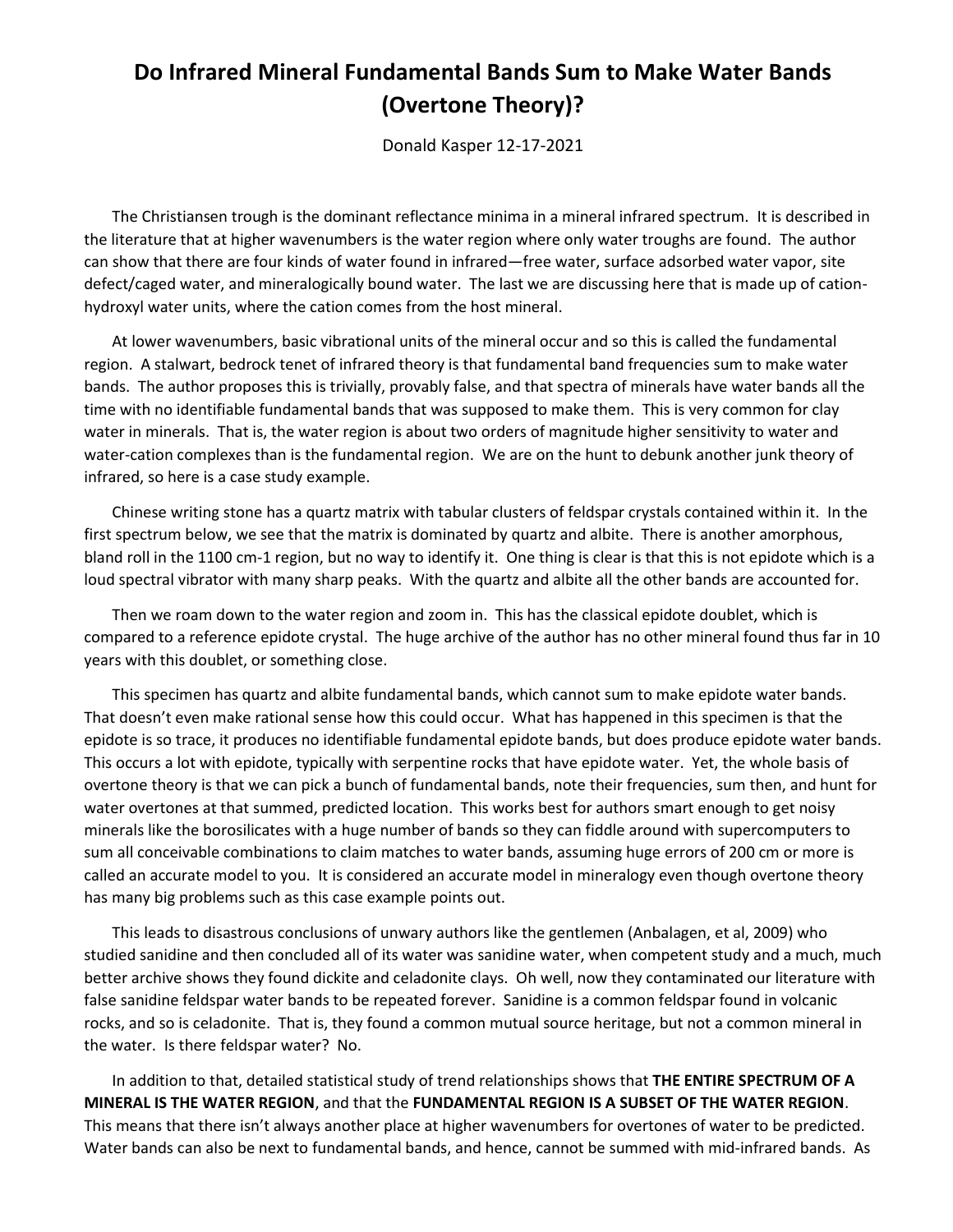an example, look for 1271 cm<sup>-1</sup> for water that is commonly in a mineral fundamental region. If you cannot see it, flip to grazing angle reflectance where the peaks approach square waves and the peak rolls don't obscure this band. Far infrared minerals such as anatase and brookite have their fundamental region shifted to low enough wavenumbers, the band is easy to see there also.

This is not to be confused with repeats (overtones) of water bands in the water region. This is found all the time. Fundamental bands don't sum to source water bands, but water bands can repeat throughout the water region. This is probably where the urban myth about overtone formation started.



Chinese writing stone matrix with quartz and feldspar. The rock is not from China, it is from a San Gabriel Mtns., CA pegmatite. It is common with pegmatite tourmaline-bearing bodies. The name refers to the feldspar inclusions that look like Chinese characters with the interlocking albite blades.



This Chinese writing stone has epidote water in the 4400 cm<sup>-1</sup> region. 3600 cm<sup>-1</sup> has generic free water rolls. The sample is compared to an epidote crystal from a famous locale in Maine.